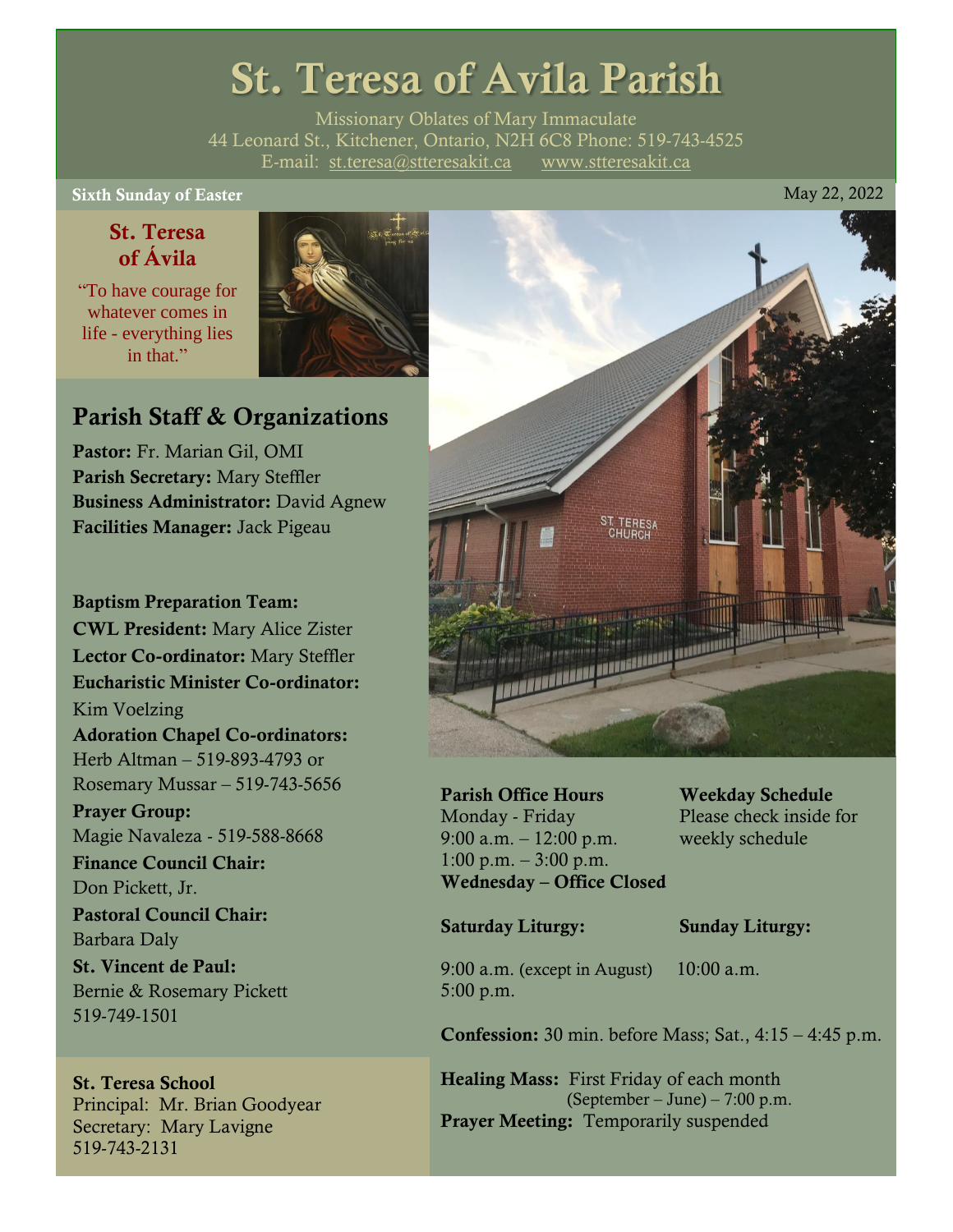### **Sixth Sunday of Easter**

The Gospel (John 14:23-29) this Sunday radiates a calmness and peace and reassurance which we all need so much.

> Jesus answered and said to him, If anyone loves Me, he will keep My word, and My Father will love him, and We will come to him and make an abode with him. John 14:23

The proof of our "love" for Jesus is that we keep His "word" and in turn we will experience the "love" of the Father, and the Father and Jesus will "abide" (make their home) in us. If we only had those words from Jesus and nothing else, they would be enough to guide us through life and point us in the right direction. Love, as has been said, is not a feeling – it is a verb. "There is no love in our marriage any more", "There is no love in our family… our office… our group." What is really being said is that there are no feelings of "love" for the simple reason that there is no love going on. There can be no love (feeling) without loving (doing).

### **"Peace I leave with you; my peace I give to you. I do not give to you as the world gives."**

For most of us, peace is understood as the absence of conflict. We long for "peace and quiet." Jesus gives us the gift of peace but not as the world gives peace. The peace of Christ is that state of being that exists when heaven and earth (God's will and our lives) connect in our hearts.

### **Family Connection**

Parents are always helping their children prepare for something, whether that consists of getting ready for school, preparing for an exam, or making preparations to go on vacation. In today's Gospel, Jesus prepares His disciples for His Passion, death, and Resurrection. He promises His Holy Spirit, gives them the gift of His peace, and tells them not to be troubled. **Talk about how, as a family, you can prepare for Pentecost** (only 2 weeks away), when we celebrate the coming of the Holy Spirit, our Advocate.

Our body has this defect that, the more it is provided care and comforts, the more needs and desires it finds**.**

 **St. Teresa of Ávila**

Diocese of Hamilton Prayer Calendar

May 23 – Rev. Kevin D'Souza May 24 – Rev. Piotr Golinski May 25 – School Sisters of Notre Dame  $(S.S.N.D.)$ May 26 – Rev. Andrew Czarny May 27 – Rev. Phillip E. Cook May 28 – Rev. Peter Ciallella May 29 – The Ascension of the Lord

### **Vocations**

### **Sixth Sunday of Easter May 22, 2022**

Whoever loves me will keep my word, and my Father will love him and we will come to Him. How will I respond to that love? Am I being called to the priesthood, diaconate or religious life? If God is calling you, contact **Bishop Wayne Lobsinger**, Director of Vocations and Priestly Formation, Diocese of Hamilton,

(905-528-7988)

[vocations@hamiltondiocese.com](mailto:vocations@hamiltondiocese.com)  <https://hamiltondiocese.com/vocations/>

or

**Missionary Oblates of Mary Immaculate Vocation Office**

71 Indian Trail, Toronto, ON M6R 2A1 [vocations@omiap.org](mailto:vocations@omiap.org)

### **Serra Prayer for Vocations**

O God, Who wills not the death of a sinner, but rather that he be converted and live, grant we beseech You, through the intercession of the Blessed Mary ever Virgin, Saint Joseph her spouse, Saint Junipero Serra, and all the saints, an increase of labourers for Your Church, fellow labourers with Christ to spend and consume themselves for souls, through the same Jesus Christ, Your Son, Who lives and reigns with You in the unity of the Holy Spirit, One God forever and ever. Amen.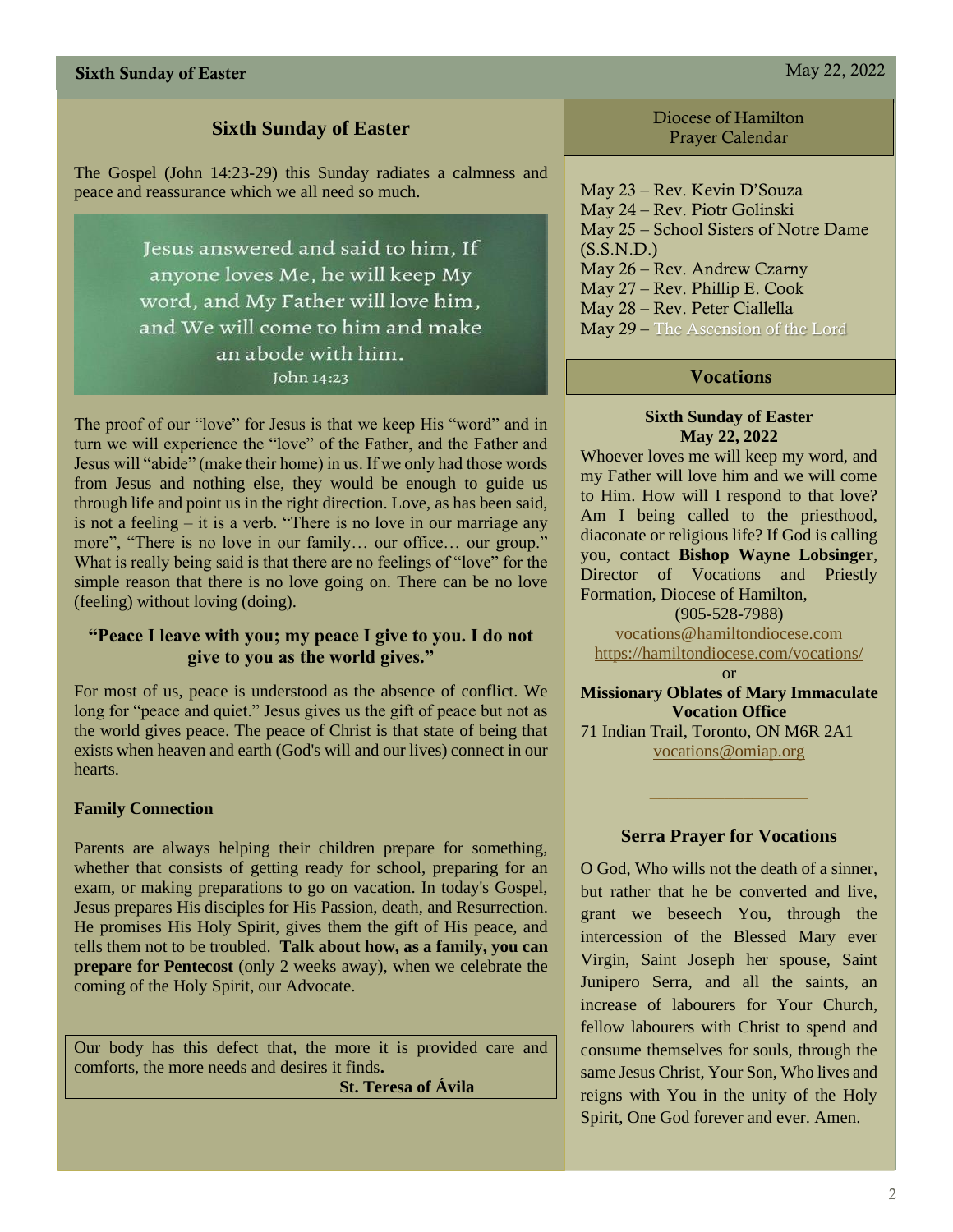**The Divine Mercy Chapel** – Adoration of the Most Blessed Sacrament takes place in the Divine Mercy Chapel, **Monday to Friday, 9 a.m. to 8 p.m.** Please see the Chapel Guidelines as you enter the chapel. If you would like to sign up for one of the hours, please call the parish office at 519-743-4525.

**Lectors/Ushers** – We are currently in need of more volunteers to Lector and/or Usher at the Saturday Vigil and Sunday Masses. If you would be willing to serve in either capacity, please call the parish office. Thank you.

**Children's Choir** – Our parish is organizing a Children's Choir. Those who would like to join this group and develop their talents, are asked to please contact our parish office. The deadline for registration is June 30, 2022.

**Mass Intentions for 2022** – The offering of Mass for the deceased, the sick, a personal intention, in thanksgiving, a special intention such as an anniversary, birthday, etc. is an act of deep faith and a most excellent way of remembering a loved one. Please call the parish office if you would like to request a Mass.

### *May – The Month of Mary*

During this month Christians, both in church and in the privacy of the home, offer up to Mary from their hearts a fervent and loving homage of prayer and veneration.

**Following each Mass in our church we will have a short Marian devotion meditating upon the virtues of our Blessed Mother and recite the Litany of the Blessed Virgin Mary.** I would like to invite all our families to pray, at home, at least one decade of the Rosary during this month, in union with those praying in the church, to prepare yourselves for the Act of Consecration that will take place on the last Sunday of the month and on May  $31^{st}$ .

**May Crowing of Mary** – We invite all children to honour Our Blessed Mother by presenting either a coloured page of Our Blessed Mother, a coloured crown or a crown made out of flowers. Children should bring their masterpieces, showing their love for Our Blessed Mother to Mass on Sunday, May 29<sup>th</sup>. During this celebration, we will recite the Act of Consecration to Our Blessed Mother and two children will be selected to crown Our Blessed Mother.

### **Mass Intentions May 23, 2022 – May 29, 2022**

Tuesday, May 24, 2022 – **7:00 p.m. Intentions of Ken & Betty Skinner** *– Theresa & Anniyah* 

Wednesday, May 25, 2022 – **8:30 a.m. + Theresa Hutflusz –** *CWL*

Thursday, May 26, 2022 – **8:30 a.m.** *Memorial of Saint Philip Neri, Priest*  **+ Mary Fetter –** *Jim Fetter*

Friday, May 27, 2022 – **8:30 a.m.** **+ Helen Mueller –** *CWL*

Saturday, May 28, 2022 – **9:00 a.m.** – **+ Delmar Ferreira –** *Citelia Ferreira* **5:00 p.m.** – **+ Joe Straus** – *Angela Straus & Family*

Sunday, May 29, 2022 – **10:00 a.m.** – **The Ascension of the Lord –Year C – Parishioners of St. Teresa Parish** 

### Live-streaming on Zoom

The **10 a.m. Sunday Mass** will be live-streamed. To join Father, click on the following link: <https://zoom.us/j/5887658626> Password: 274733

Daily Readings: Lectors may find daily readings at this link: [https://readings.livingwithchrist.ca](https://readings.livingwithchrist.ca/)

**Attention all gardeners –** We are seeking volunteers to help tend to our beautiful church gardens. We can accommodate the days and times that work best for you. If you would like to assist us, please contact the parish office at 519-743-4525. Thank you.

### *Victoria Day*

The Parish Office will be closed for the Victoria Day Holiday on Monday, May 23, 2022 and reopen Tuesday, May 24, 2022 at 9:00 a.m.

### *Have a Blessed and Safe Weekend!*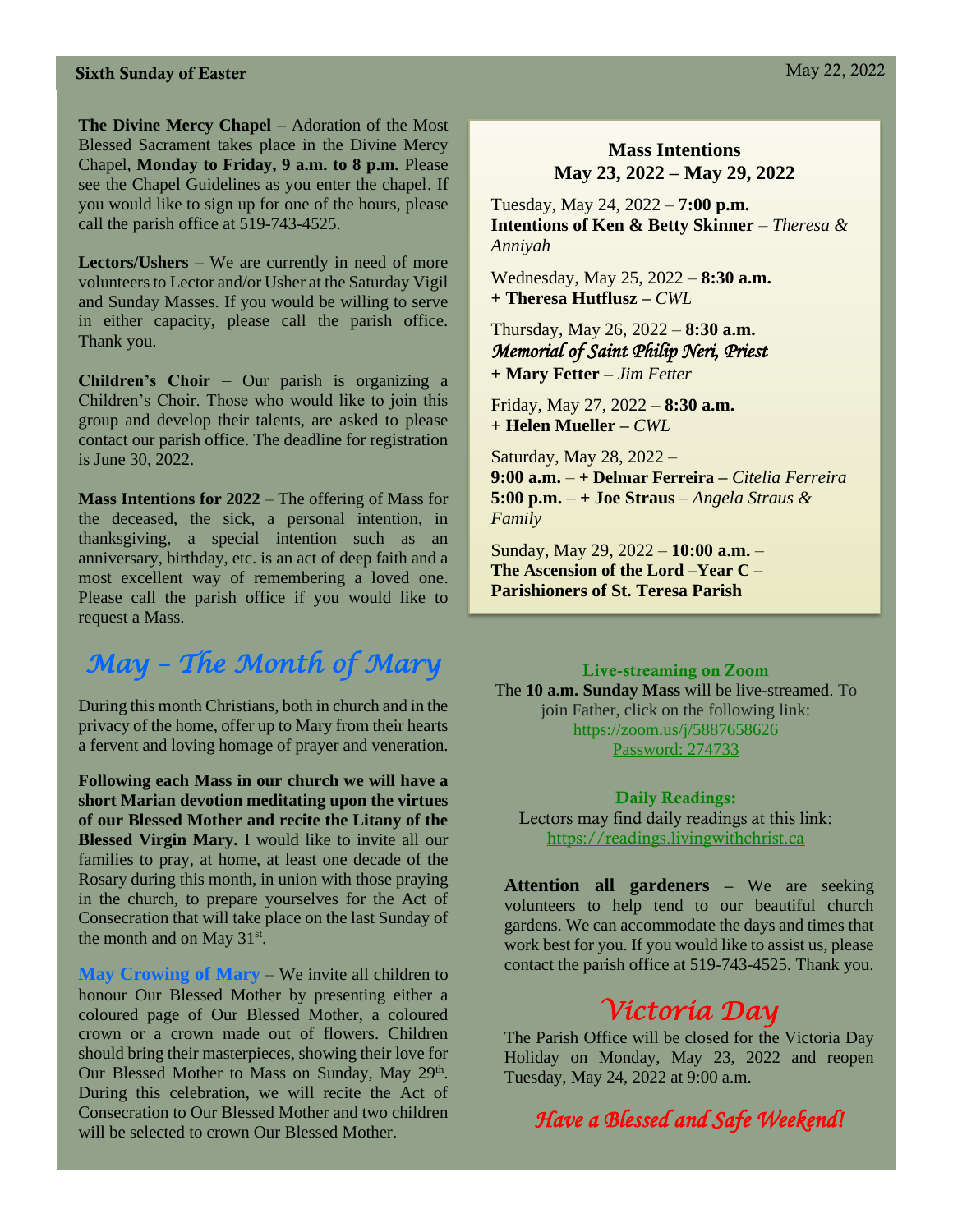**Confirmation Students** – During Mass on **Pentecost Sunday, June 5, 2022,** our Confirmandi will receive their certificates signed by His Excellency, Bishop Wayne Lobsinger. We invite them, their parents and students from St. Teresa School to join us for this celebration.

**Coffee Sunday** – We are planning another Coffee Sunday for **Pentecost Sunday, June 5, 2022** and are seeking volunteers who would be willing to bake cakes for this occasion, as we have a nice social with our Confirmation students. Please call the office, at 519-743-4525, if you would be willing to assist. Thank you!

### **Stewardship Report May 15, 2022**

|                                     | \$1859.90 |
|-------------------------------------|-----------|
|                                     | \$580.00  |
| Building and Maintenance  \$ 260.00 |           |
|                                     |           |
| Indigenous Reconciliation Fund      | \$60.00   |
|                                     | \$137.25  |

**Thank you to those who continue to remember the parish through financial donations - We appreciate your continued support!** 

**Building Fund Collection** – This Sunday, May 22, 2022, there will be a second collection for the Building Fund.



#### **Catholic Women's League in April!**

April  $1 \& 2$  – Members led the Stations of the Cross on Friday evening and prayed the rosary for Helen Mueller's

funeral on Saturday.

Visits to Retirement/Nursing homes/private homes – several visits were made while others had to be postponed/cancelled due to COVID restrictions. Thank you to members who gave their time.

April 20 – Zoom Executive Meeting to discuss future of in person meetings and events. We are hoping to have a Strawberry Social in June and a 'Mom's Night Out' in the fall; also considering speakers.

April 23 – presented Confirmandi with gift

April 30 – started to collect salt for Canadian Food for Children

### **Strawberry Social!**

Mark your calendar for the St. Teresa CWL Strawberry Social on **Thursday, June 23**. More details to come!

**St. Teresa CWL Bursary Opportunity –** St. Teresa CWL offers a bursary to young people graduating from high school, that are active members of St. Teresa Parish. If you are interested in applying for this bursary, please email [stteresacwl@gmail.com](mailto:stteresacwl@gmail.com) to receive an application form.



**Pope's Pastoral Works Collection –** There will be a second collection next Sunday, May 29, 2022 for the Pope's Pastoral Works. This collection is taken up in the Easter Season to support the Pope's Pastoral Services as Head of the Church and to contribute to his works of charity.

**Wedding Anniversary Mass 2022 Registration –** The Wedding Anniversary Mass, which would normally have been scheduled for June of 2022, will not occur this year due to the continued concerns around COVID-19. We invite you to register your 25, 40, 50, 60 and 60 plus years of marriage on the Diocesan website at https://hamiltondiocese.com/ and we will be happy to send you the certificate you would have received from Bishop Crosby at the Mass. The Wedding Anniversary Mass is listed on the home page under Upcoming Events.

**Grief Relief** - Has someone you cared about died? Are you grieving the loss of the person's presence in your life? Are you looking for relief from the feelings associated with the loss of this loved one? You are not alone! The Diocese of Hamilton will be offering a four week online grief program on **Tuesday evenings from 7 – 8:30 p.m. May 17, 24 & 31, and June 7, 14 &**  21st. Find out more on the Diocesan website and register to receive the zoom link at [https://hamiltondiocese.com/offices/family](https://hamiltondiocese.com/offices/family-ministry/grief-support)[ministry/grief-support,](https://hamiltondiocese.com/offices/family-ministry/grief-support) or call Teresa at 905-528-7988 ext. 2250.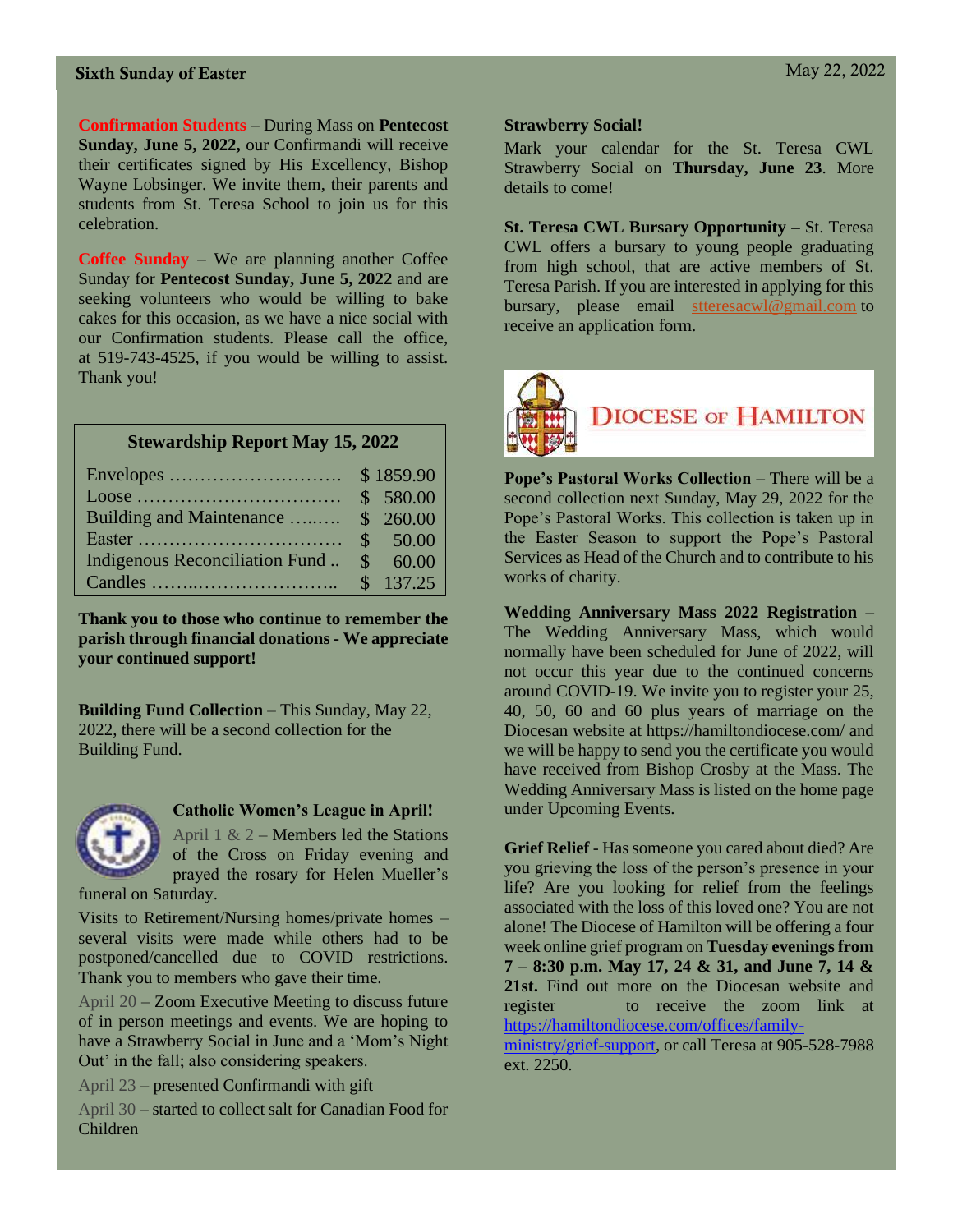**ReStart** – Starting over after separation or divorce with support, care and tools for your journey. We invite you to our upcoming zoom sessions one on **Wednesday, May 11th and one session Thursday, June 9<sup>th</sup> starting at 7 p.m.** Check out the Diocesan website: [https://hamiltondiocese.com/offices/family](https://hamiltondiocese.com/offices/family-ministry/divorce-separation.php)[ministry/divorce-separation.php](https://hamiltondiocese.com/offices/family-ministry/divorce-separation.php) to register and find out more detail. If you have questions, call the Family Ministry Office at 905-528-7988 ext. 2249.

**The Office of Youth Ministry is pleased to present Accompanying Forward – An Afternoon with Roy Petitfils** on May 27 at 1 p.m. for a virtual conversation about accompanying young people as they try to navigate their new realities and their mental health. Roy is a Catholic author, speaker and psychotherapist with more than 25 years of experience ministering to youth and young adults. Registration can be found by [clicking here](https://www.eventbrite.ca/e/accompanying-forward-an-afternoon-with-roy-petitfils-tickets-318900117837) or on our Diocesan website under Youth Ministers Events and Resources.

**Join the Reel Justice Film Festival May 26, 2022 7:00 PM – 9:00 PM** for our last screening of the season, He Named Me Malala*.* This documentary provides an intimate portrait of Nobel Peace Prize Laureate Malala Yousafzai, who was targeted by the Taliban and severely wounded by gunfire as a 15-yearold. She miraculously survived and is now a leading campaigner for girls' education globally as co-founder of the Malala Fund*.* The Reel Justice Film Festival is a partnership between Development & Peace and the Bishop Farrell Library & Archives. Register at: <https://reeljusticefilmfestival.wordpress.com/>

**MARRIAGE TIP OF THE MONTH - Marriage Tip 120:** It is true to say that no two people think exactly alike and that is why being married can sometimes be challenging! What makes complete sense to one person, may not make sense to the other; what one likes the other may not; what is funny to one, may be anything but to the other! It is important for married couples to constantly remind themselves that marriage does not mean you are exactly the same. Allow room for differences and don't judge your spouse on your own likes and desires, but instead try to move together to a more neutral place that you can both live with. And sometimes, agree to disagree! Your spouse has many diverse qualities, embrace them when you can and work to negotiate when you can't, so love will flourish and provide a strong foundation for all of it! From: Family Ministry Office, 905-528-7988 ext. 2250.

PARENTING TIP OF THE MONTH - Parenting Tip 140: As the buds begin to sprout and the weather allows us to head outdoors more often, take some time to discuss the importance of God's created world with your children. Point out the connectedness of each of us to nature and our dependence on it to survive. Help them understand that every person is tasked with being a steward of God's world. Explain how we can each participate in caring for nature and remind them that when we each do our part, nature thrives and so do we.

Family Ministry Office; 905-528-7988 ext. 2250

**ON-LINE LEARNING OFFERED THROUGH DAYTON UNIVERSITY (VLCFF) -** The Diocese of Hamilton is pleased to have The University of Dayton: Virtual Learning Community for Faith Formation (VLCFF) as a partner in adult faith formation. The VLCFF is a living adult faith community offering online learning opportunities to addressthe learning needs of adults in our Diocese. *To Inform, Encourage and Heal* is a NEW four-week online seminar in which you will have opportunity to engage meaningfully in the work of the Truth and Reconciliation Commission. Following the course texts and online discussions, you will gain a greater understanding of your role as a Catholic Christian in the work of reconciliation and solidarity in support of Indigenous communities. For more information or to register for the June 2022 session, visit <https://www.hamiltondioceselearns.com/> or email [catechesis@hamiltondiocese.com.](mailto:catechesis@hamiltondiocese.com)

◆ 公 C.Y.O. Camp Brebeuf

CYO Camp Brébeuf in Rockwood, ON is hiring teenagers and

young adults as camp counsellors for this summer. For more information, please visit: [www.campbrebeuf.ca/employment](http://www.campbrebeuf.ca/employment)

**The Carmel of St. Joseph Guild** invites all members, families and friends to attend the Feast of Our Lady of Mount Carmel Mass, to be held **Sunday, July 17, 2022 at 2.00 p.m.**, at St Agatha Catholic Church, 1839 Notre Dame Dr., St Agatha. The Rosary will precede the Mass. The celebrant will be Most Rev. Douglas Crosby, Bishop of Hamilton. Reception with light refreshments to follow.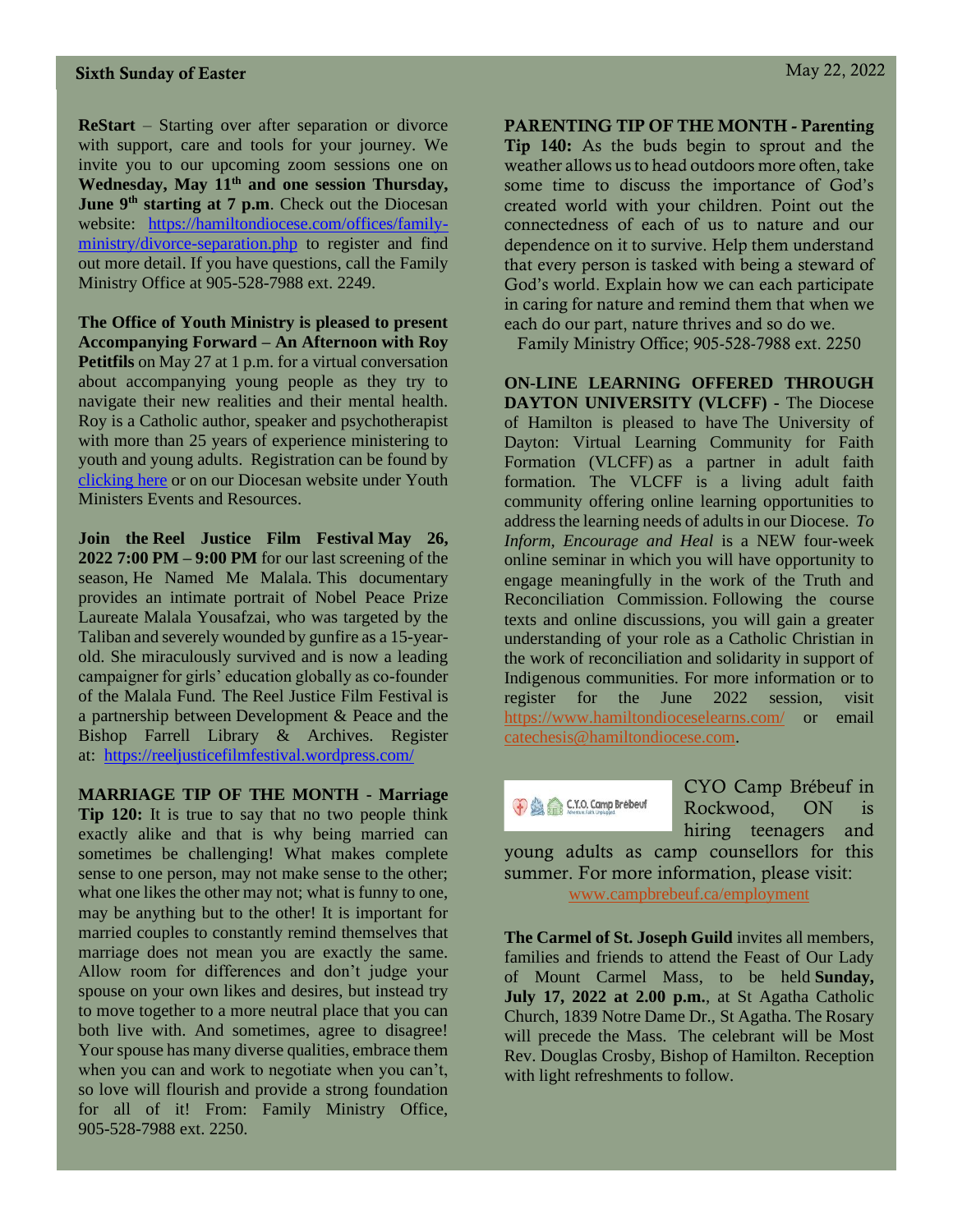**Corpus Christi Procession** – You are invited to **St. Boniface Church** in Maryhill for our traditional, annual Corpus Christi procession to the two outdoor altar houses. The procession will take place immediately after the 10 a.m. Mass on **Sunday, June 19th .** Everyone is welcome!



### The Kitchener Knights of Columbus Need Your Help

Santa's elves are back after taking some time off and are anxious to begin

creating K of C Christmas remembrances with their hallmark Nativity Scenes, snowmen, angels and Christmas trees. The Kitchener Knights are asking for your help. To aid in construction, they are requesting donations of any plywood that may be taking up space and is not needed. All plywood sizes with a minimum of 12" X 24" will be accepted. Santa's elves will be at **K** of **C** House, 797 Guelph Street on Saturday, June 18 from 9:00 a.m. to 4:00 p.m. to receive your plywood donations. Please help the Knights of Columbus get back into the Christmas Spirit to support their charitable works.

### *Domestic Church Family Retreat*

**When:** June 24 - 26, 2022. Friday evening to Sunday evening.

**Where:** St. John Paul II Retreat Centre, Port Burwell **Topic:** Engaged and sacramentally married couples seeking to grow in holiness together and want to learn more about the Domestic Church. **Highlights:** Sports and activities for children and youth. Food and lodging included. Time with your spouse to encounter God. Time for prayer and adoration. Fun for the whole family.

**Cost:** \$400 per family.

**Contact:** Marta & Jacek, 519-896-8979, [domestic.church.ontario@gmail.com](mailto:domestic.church.ontario@gmail.com)



We are currently accepting applications for the following opportunities:

- Registered Early Childhood Educators AND the Graduating class of 2022
- Occasional Teachers

Please visit our website for job details and application criteria: **[www.wcdsb.ca](http://www.wcdsb.ca/)**

### MARILLAC 2022 Baby Bottle Campaign Mother's Day to Father's Day

**PLACE** St. Teresa of Avila Parish is proud to participate in the Baby Bottle Campaign, in support of Marillac Place. Marillac Place relies heavily on the donations from our community to help mothers and mothers-to-be who are facing homelessness. The Baby Bottle Campaign will be virtual once again this year. Please provide your support through our virtual campaign by donating online or sending a cheque directly to **Marillac Place, 109 Young St., Kitchener, ON N2H 4Z2**. This is Marillac Place's most important fundraiser. For more information on Marillac Place call 519-571-0722, ext. 202 or send an email to [admin@marillacplace.ca](mailto:admin@marillacplace.ca) or [www.marillacplace.ca](http://www.marillacplace.ca/)



#### Thank you for your continued support!

## The Anger **Iceberg**



### Saturday, June 11, 2022 Led By Anna Racine<br>Cost: \$65 (includes lunch) 9:30am-3:30pm

Getting Angry is only the tip of the Iceberg. Anger<br>is a secondary emotion. Understanding the cause<br>of anger is the first step to managing it.

This Workshop will identify the causes of anger and explore our own beliefs and patterns of<br>response. Learn how to respond to anger on a day-to-day basis in a healthy, constructive, and creative ways.

Presenter bio at www.annaracine.org

Register at 905 356 4113 x4200 OR reservations@carmelniagara.com

**Mount Carmel Spiritual Center** 7020 Stanley Avenue<br>Niagara Falls, Ontario www.carmelniagara.com